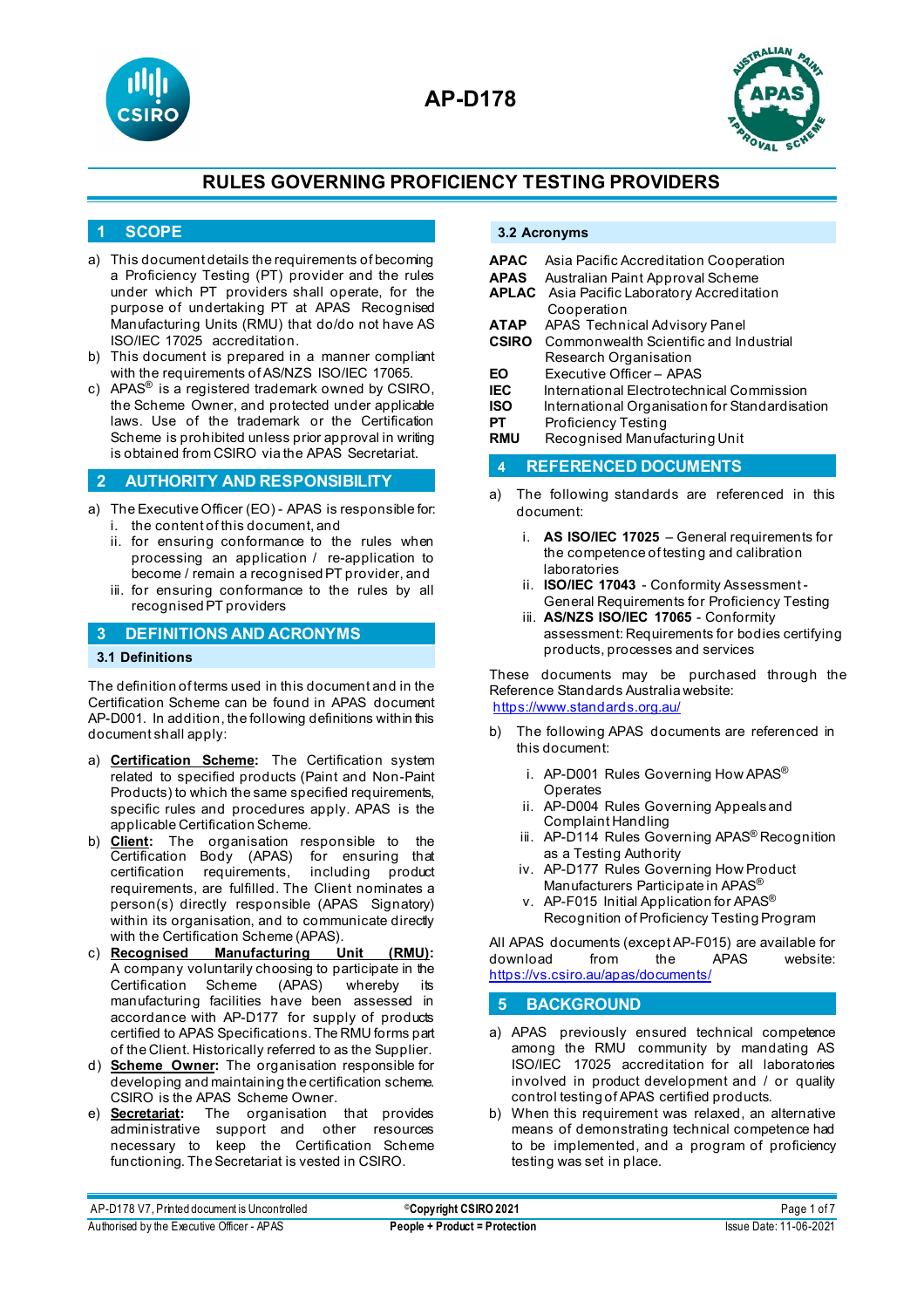





- c) APAS now requires that laboratories:
	- i. **With** AS ISO/IEC 17025 accreditation: participate in one (1) PT program every two (2) years, as per the requirements of maintaining their ongoing accreditation once achieved.<br>Without AS ISO/IEC 17025
	- ii.**Without** AS ISO/IEC 17025 accreditation: participate in at least two (2) PT programs per year; except as per clause 5 e) below.
- d) Every effort by the PT provider must be made to ensure Clients receive samples to suit their testing equipment and capability i.e., Protective Coatings test samples sent to Clients who manufacture Protective Coatings products etc.
- e) Where the nature of the product(s) and the tests applied by the PT provider does not suit the capacity of the RMU (not applicable to their manufactured product range) the RMU shall develop, document and maintain alternative means for demonstrating technical compliance in a manner similar to an external PT provider i.e., Proficiency Testing to be carried out not less than twice per calendar year. Test methods shall be chosen from clause 8, Appendix A, and test results and statistical analysis (where applicable) shall be kept. For further information, refer to APAS document AP-D114.

### **6 RULES 6.1 Criteria for Recognition**

### a) Applicants shall be at the discretion of the CSIRO Secretariat, and shall be either:

- i. Externally accredited against the requirements of ISO/IEC 17043 or,
- ii. A high-profile organisation such as a laboratory, industry association or professional/technical/ education body, active wholly or partly in the coatings industry.

**NOTE:** Historically, Applicants who were suitably qualified for admittance to at least Associate Membership of APLAC (a cooperation of accreditation bodies in the Asia Pacific region that accredit testing, calibration and inspection services) were also acceptable. With the merger of APLAC and the Pacific Accreditation Cooperation (PAC) in January 2019 (forming Asia Pacific Accreditation Cooperation – APAC), the provision that previously allowed Associate Membership was removed, limiting membership to accreditation and certification bodies only.

- b) A body currently recognised under Clause 6.1 a) i. is Proficiency Testing Australia (pta).
- c) Bodies currently recognised under Clause 6.1 a) ii. are the Surface Coatings Association Australia (SCAA) and the New Zealand Paint Manufacturers Association (Paintman).
- d) Applicants shall have the capability to ensure consistently homogeneous samples of surface coating materials of all different types (Architectural, Decorative, Road Marking, Protective Coating,

Flooring, Specialty etc) are prepared and distributed for testing.

- e) The Applicant shall have the capability and capacity to conduct two (2) PT programs per calendar year for those Clients without AS ISO/IEC accreditation (where applicable) and one (1) PT program every two (2) years for those with AS ISO/IEC 17025 accreditation, as per clause 5 c).
- f) Each PT program shall consist of four (4) surface coating material tests chosen at random from the list in clause 8, Appendix A below. The tests chosen must be applicable to the material sample sent to the Client under test. An exception to the number of tests may occur with some surface coating materials, for example Cold Applied Plastic and Thermoplastic pavement marking materials, that have limited laboratory tests.
- g) Tests chosen shall not be part of the program more than two (2) consecutive times. An exception may occur if the surface coating material type has limited laboratory tests, refer to clause 6.1 f) above.
- h) The format and content of reports to participants shall be agreed between APAS and the Applicant prior to the granting of recognition.
- i) The report format shall have the capability of maintaining participant confidentiality. Individual participant reports shall only identify their own results and the overall industry result (average).
- j) The EO shall establish and maintain a listing of organisations and their contact details who do/do not have AS ISO/IEC 17025 accreditation and are required to demonstrate technical competence. A copy of the list shall be provided to the PT provider whenever it is changed.
- k) Program participants are located in Australia and overseas. The Applicant's processes and procedures shall be able to accommodate international participants – postage and handling.

### **6.2 Process for Recognition**

- a) The Applicant shall make an application to APAS using APAS form AP-F015. This form is available from the EO.
- b) All supporting evidence demonstrating conformance to either of the elements of clause 6.1 a) shall be provided with the application.
- c) In addition to clause 6.2 b), the following evidence shall also be provided:
	- i. A copy of the procedure to be used to generate uniform, homogenous samples for testing.
	- ii. Details of target timelines from sample request, to sample delivery, to receipt of testing results, to final report generation.
	- iii. A copy of the process to be used to analyse the incoming results. The process shall include statistical analyses of the results including the calculation of z-scores.
	- iv. A copy of a sample final report.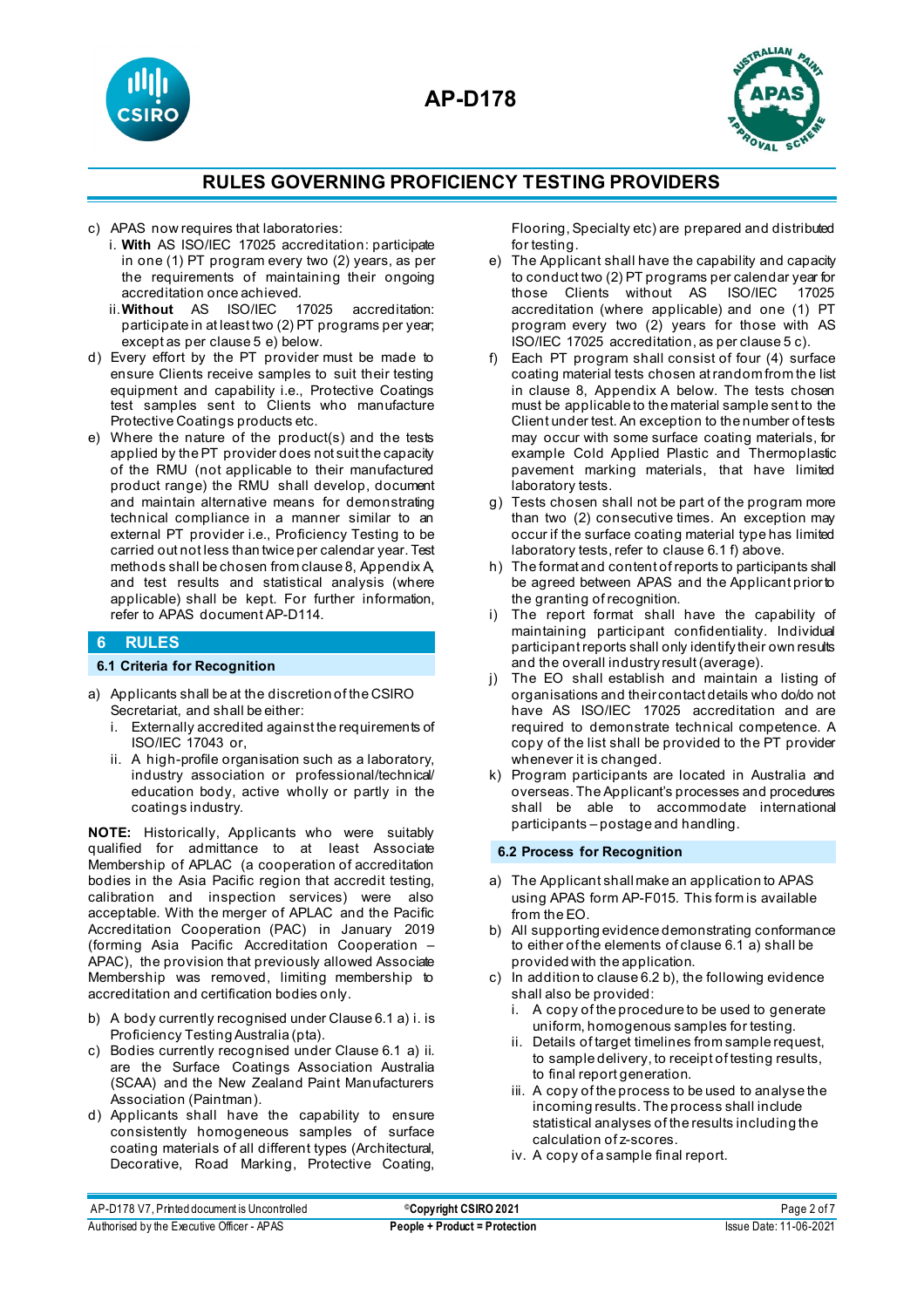



- d) The EO shall review all elements of the application, including the format of the final report, to ensure the Applicant will provide the technical rigour, scientific accuracy and meaningful results that are appropriate to APAS.
- e) The EO shall resolve with the applicant any errors or omissions that will not prevent the application from proceeding.
- The application may be referred to the APAS Technical Advisory Panel (ATAP) for adjudication if deemed necessary, and appropriate by the EO.
- g) Where the EO and the Applicant are unable to resolve all issues identified in clause 6.2 e) above, the EO shall advise the Applicant that the application has been unsuccessful and shall include reason(s) for arriving at this decision.
- h) Where the EO is satisfied that all the application criteria have been met, the EO shall advise the Applicant in writing that their PT program is now recognised by APAS. A Certificate of Proficiency Testing Recognition shall be issued with an expiry date two (2) years from the date of Recognition.

#### **6.3 Process for Re-Recognition**

- a) Prior to the expiry of the current Certificate of Proficiency Testing Recognition, the PT provider shall contact the EO advising whether they intend to seek re-recognition for their PT program.
- b) Where the PT provider opts to continue with their recognition, they shall provide a statement whether their program has undergone any changes to content, procedures or reporting.
- c) When a Recognised PT provider is considering any changes to the program, APAS shall be advised in writing of the nature and the impact of the proposed changes. The onus is on the service provider to notify APAS **prior to** any changes being implemented.
- d) The EO shall assess the nature and impact of the proposed changes and, provided they do not detract

from the accuracy or quality of the PT program outputs, shall accept the revised program and advise the service provider in writing.

#### **6.4 Program Rules**

- a) The PT provider shall decide on the tests for the next program in accordance with clauses 6.1 e) to 6.1 g) inclusive.
- b) The PT provider shall invite each participant on the APAS listing of organisations and their contact details who do/do not have AS ISO/IEC 17025 accreditation to participate in the next round of testing.
- c) Test samples shall be despatched to each RMU who accepts the invitation by the PT provider. A **response due** date shall be nominated.
- d) The results shall be collated, statistically analysed, and a report prepared in accordance with clause 6.1 h).
- e) A separate report identifying each participant in the program shall be prepared and submitted to APAS.
- f) The costs of the program shall be borne by the participant organisations, who will be invoiced by the PT provider.

## **7 COMPLAINTS**

- a) APAS recognised Clients (participants in the PT testing) or Applicants (those seeking recognition as a PT provider), may lodge an appeal against a decision made and/or lodge a complaint against the APAS Certification Body, Certification Scheme, Scheme Owner or any of its processes or personnel.
- b) Appeals and complaints shall be subject to the process detailed in APAS document AP-D004.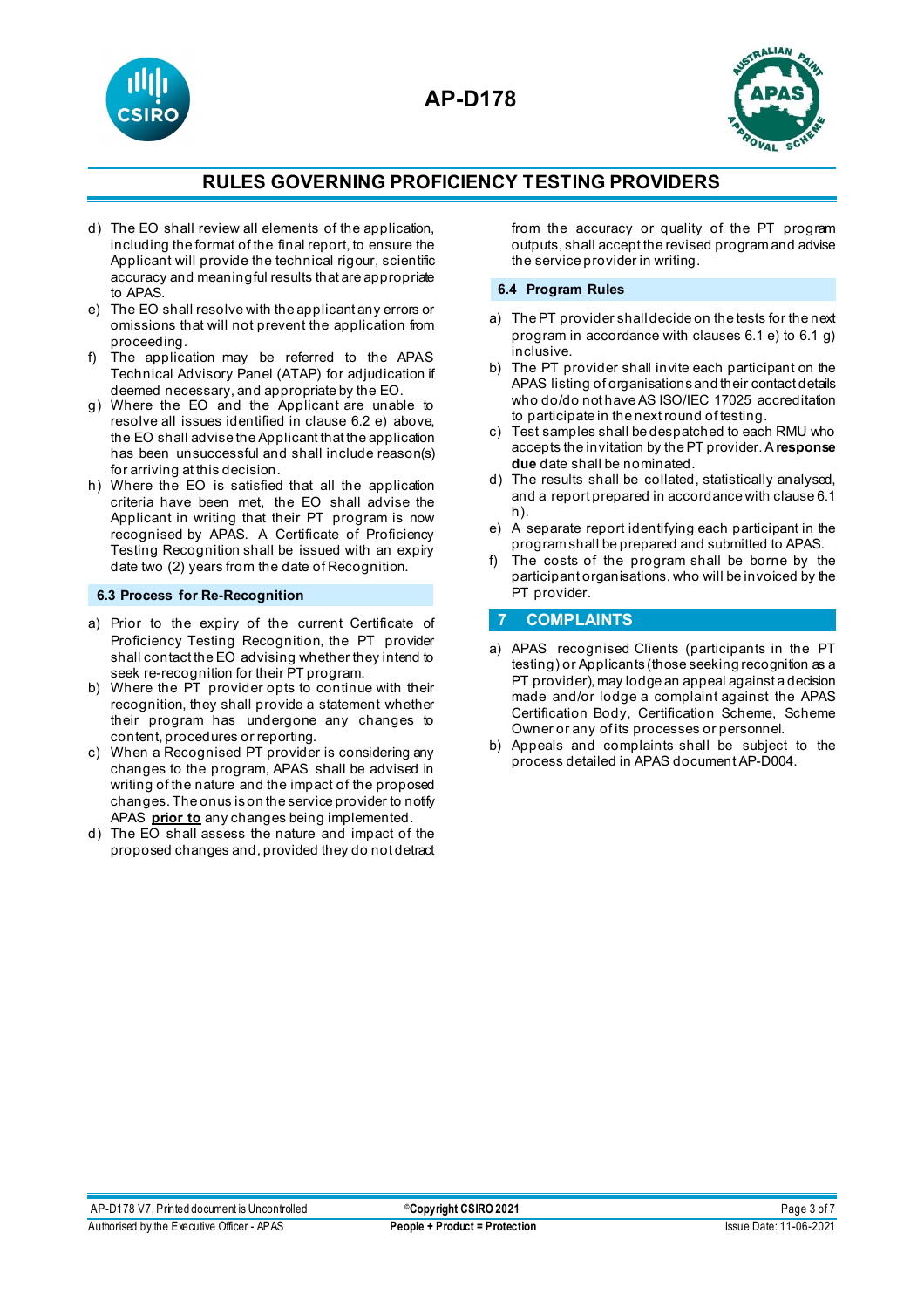



## **8 APPENDIX A**

| <b>TEST SELECTION</b>       |                                                                                                                                                                                             |                                                |  |  |
|-----------------------------|---------------------------------------------------------------------------------------------------------------------------------------------------------------------------------------------|------------------------------------------------|--|--|
| <b>AS/NZS</b>               | <b>Test Title</b>                                                                                                                                                                           | <b>Alternative</b><br><b>Test Method</b>       |  |  |
| 1580.102.1                  | Paints and related materials - Methods of test - Sampling procedure                                                                                                                         |                                                |  |  |
| 1580.103.11,3               | Paints and related materials - Methods of test - Examination and preparation of samples for<br>testing                                                                                      | ISO 1513:1992                                  |  |  |
| 1580.107.3                  | Paints and related materials - Methods of test - Determination of wet film thickness by gauge                                                                                               |                                                |  |  |
| 1580.108.1                  | Paints and related materials - Methods of test - Determination of dry film thickness on metallic<br>substrates - Non-destructive methods                                                    |                                                |  |  |
| 1580.202.1                  | Paints and related materials - Methods of test - Density                                                                                                                                    | ISO 2811-1;<br>ASTM D 1475-13                  |  |  |
| 1580.202.2                  | Paints and related materials - Methods of test - Density of water-dispersed paints subject to<br>foaming                                                                                    |                                                |  |  |
| 1580.202.4                  | Paints and related materials - Methods of test - Determination of density by pressure cup                                                                                                   |                                                |  |  |
| 1580.204.1                  | Paints and related materials - Methods of test - Fineness of grind                                                                                                                          | ISO 1524                                       |  |  |
| 1580.205.1                  | Paints and related materials - Methods of test - Application properties - Brushing                                                                                                          |                                                |  |  |
| 1580.205.21,3<br>1580.205.3 | Paints and related materials - Methods of test - Application properties - Conventional spraying<br>Paints and related materials - Methods of test - Application properties - Roller Coating |                                                |  |  |
| 1580.205.41,3               | Paints and related materials - Methods of test - Application properties - Airless Spraying                                                                                                  |                                                |  |  |
| 1580.211.11,3               | Paints and related materials - Methods of test - Degree of settling                                                                                                                         |                                                |  |  |
| 1580.211.2                  | Paints and related materials - Methods of test - Ease of manual re-incorporation                                                                                                            |                                                |  |  |
| 1580.213.2                  | Paints and related materials - Methods of test - Dry hiding power - Contrast ratio                                                                                                          | ISO 6504-3                                     |  |  |
| 1580.214.11,3               | Paints and related materials - Methods of test - Consistency - Stormer viscometer                                                                                                           | ASTM D562-10                                   |  |  |
| 1580 214.2                  | Paints and related materials - Methods of test - Consistency - Flow cup                                                                                                                     | EN ISO 2431;<br>DIN 53211                      |  |  |
| 1580 214.3                  | Paints and related materials - Methods of test - Viscosity - Cone-and-plate                                                                                                                 | ISO 2884-1                                     |  |  |
| 1580.214.4                  | Paints and related materials - Methods of test - Consistency - Rotothinner                                                                                                                  |                                                |  |  |
| 1580.214.5                  | Paints and related materials - Methods of test - Consistency - Rotational viscometer                                                                                                        | DIN 53019 (Part<br>1); ISO 2555;<br>ASTM D2196 |  |  |
| 1580.214.6                  | Paints and related materials - Methods of test - Consistency - ISO Flow Cup                                                                                                                 |                                                |  |  |
| 1580.301.1                  | Paints and related materials - Methods of test - Non-volatile content by mass                                                                                                               |                                                |  |  |
| 1580.301.2                  | Paints and related materials - Methods of test - Non-volatile content by volume (volume solids)                                                                                             |                                                |  |  |
| 1580.408.5                  | Paints and related materials - Methods of test - Adhesion - Pull-off test                                                                                                                   |                                                |  |  |
| 1580.401.1                  | Paints and related materials - Methods of test - Surface dry condition                                                                                                                      |                                                |  |  |
| 1580.401.3                  | Paints and related materials - Methods of test - Drying times using a BK-type recorder                                                                                                      |                                                |  |  |
| 1580.401.5                  | Paints and related materials - Methods of test - Hard dry condition - Sanding test                                                                                                          |                                                |  |  |
| 1580.401.6                  | Paints and related materials - Methods of test - Hard dry condition (mechanical thumb test)                                                                                                 |                                                |  |  |
| 1580.401.8 <sup>1,3</sup>   | Paints and related materials - Methods of test - No-pick-up time of road marking paints                                                                                                     |                                                |  |  |
| 1580.402.1                  | Paints and related materials - Methods of test - Bend test                                                                                                                                  | ISO 1519:2002                                  |  |  |
| 1580.403.1                  | Paints and related materials - Methods of test - Scratch resistance                                                                                                                         |                                                |  |  |
| 1580.403.2 <sup>2</sup>     | Paints and related materials - Methods of test - Abrasion resistance                                                                                                                        |                                                |  |  |
| 1580.404.1                  | Paints and related materials - Methods of test - Recoating properties                                                                                                                       |                                                |  |  |
| 1580.405.1                  | Paints and related materials - Methods of test - Determination of pencil hardness of paint film                                                                                             | ASTM D3363;<br>ISO 15184                       |  |  |
| 1580.406.1                  | Paints and related materials - Methods of test - Resistance to impact - Falling weight test<br>(Gardner-type tester)                                                                        |                                                |  |  |
| 1580.408.2                  | Paints and related materials - Methods of test - Adhesion - Knife test                                                                                                                      | <b>ISO 2409</b>                                |  |  |
| 1580.408.4                  | Paints and related materials - Methods of test - Adhesion (crosscut)                                                                                                                        |                                                |  |  |
| 1580.409.1                  | Paints and related materials - Methods of test - Resistance to mudcracking                                                                                                                  |                                                |  |  |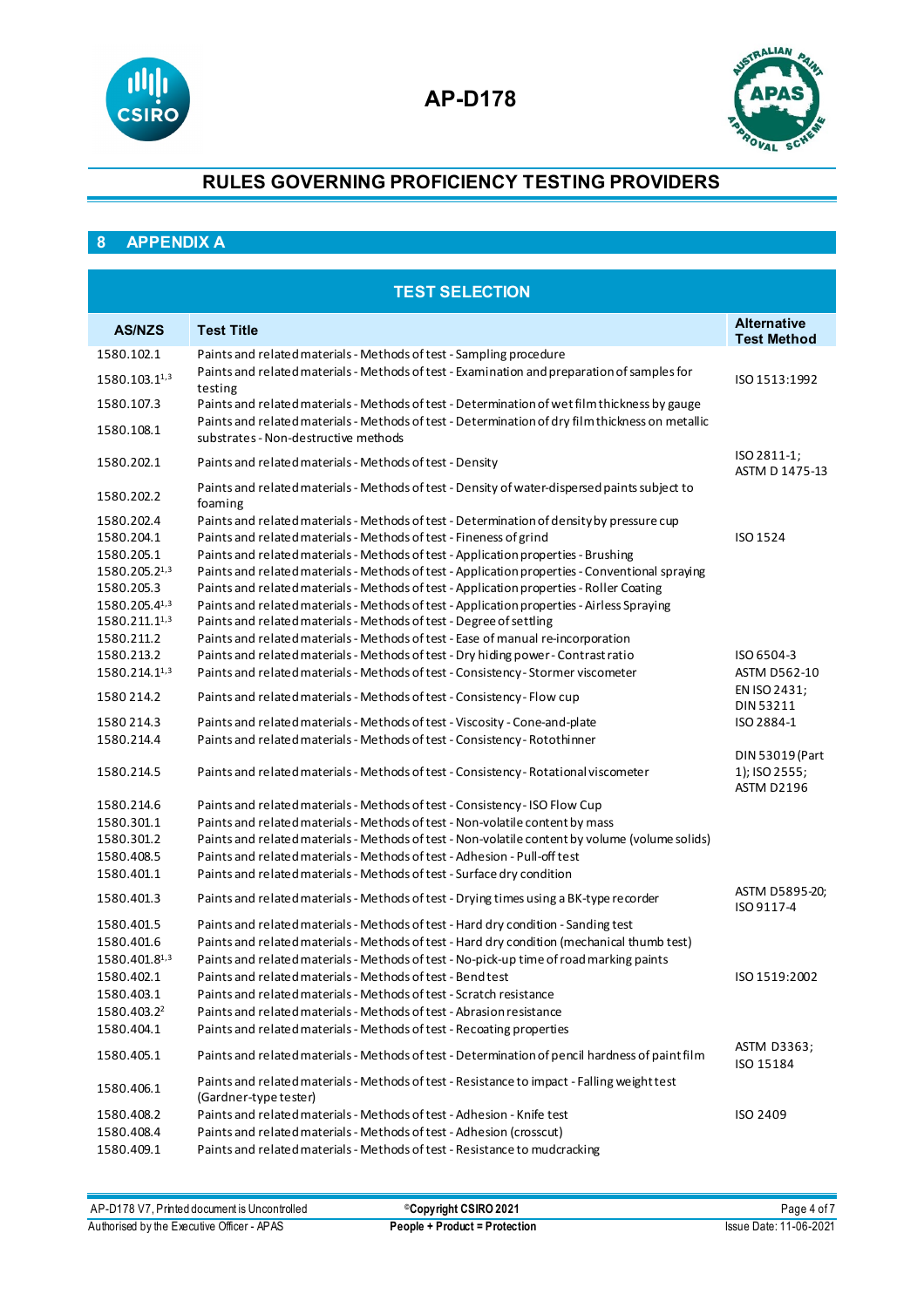



| <b>TEST SELECTION (Cont.,)</b>        |                                                                                                                                                   |                                          |  |  |
|---------------------------------------|---------------------------------------------------------------------------------------------------------------------------------------------------|------------------------------------------|--|--|
| <b>AS/NZS</b>                         | <b>Test Title</b>                                                                                                                                 | <b>Alternative</b><br><b>Test Method</b> |  |  |
| 1580.409.2                            | Paints and related materials - Methods of test - Low temperature coalescence                                                                      |                                          |  |  |
| 1580.452.1                            | Paints and related materials - Methods of test - Resistance to humidity under condensation<br>conditions                                          |                                          |  |  |
| 1580.452.2                            | Paints and related materials - Methods of test - Resistance to corrosion - Salt droplet test                                                      |                                          |  |  |
| 1580.453.1                            | Paints and related materials - Methods of test - Resistance to solvent immersion                                                                  |                                          |  |  |
| 1580.456.1                            | Paints and related materials - Methods of test - Resistance to boiling water                                                                      |                                          |  |  |
| 1580.459.1                            | Paints and related materials - Methods of test - Resistance to washing                                                                            |                                          |  |  |
| 1580 505.1                            | Paints and related materials - Methods of test - pH of water-based paints                                                                         |                                          |  |  |
| 1580.455.1                            | Paints and related materials - Methods of test - Resistance to water at room temperature                                                          |                                          |  |  |
| 1580.601.11,23,4                      | Paints and related materials - Methods of test - Colour - Visual comparison                                                                       |                                          |  |  |
|                                       | Paints and related materials - Methods of test - Measurement of specular gloss of non-metallic                                                    |                                          |  |  |
| 1580.602.21,3                         | paint films at 20 degrees, 60 degrees and 85 degrees                                                                                              | ISO 2813                                 |  |  |
| 1580.603.1                            | Paints and related materials - Methods of test - Finish - General appearance                                                                      |                                          |  |  |
| 2009                                  |                                                                                                                                                   |                                          |  |  |
| clause 5.2                            | Glass beads for pavement-marking materials - Foreign Matter                                                                                       |                                          |  |  |
| 2009<br>clause 5.3                    | Glass beads for pavement-marking materials - Optical quality                                                                                      |                                          |  |  |
| 2009<br>clause $5.4/$                 | Glass beads for pavement-marking materials - Size, Determination of Size Distribution of Glass                                                    |                                          |  |  |
| Appendix C                            | <b>Beads</b>                                                                                                                                      |                                          |  |  |
| 2009<br>clause $5.5/$                 | Glass beads for pavement-marking materials - Shape; Determination of Roundness of Glass                                                           |                                          |  |  |
| Appendix D & E                        | Beads by Rolling Performance and Evaluation of Shape of Glass Beads by Optical Examination                                                        |                                          |  |  |
| 2009<br>clause $5.6/$<br>Appendix F   | Glass beads for pavement-marking materials - Colour; Determination of Colour of Glass Beads                                                       |                                          |  |  |
| 2009<br>clause $5.7/$<br>Appendix G   | Glass beads for pavement-marking materials - Water resistance; Determination of Water<br><b>Resistance of Glass Beads</b>                         |                                          |  |  |
| 2009<br>clause $5.8/$<br>Appendix H   | Glass beads for pavement-marking materials - Flow properties; Determination of the Prescence<br>of Moisture-proof Coatings                        |                                          |  |  |
| 2009<br>clause $5.9/$<br>Appendix L   | Glass beads for pavement-marking materials - Adhesion coating; Determination of Adhesion<br>Coating on Glass Beads                                |                                          |  |  |
| 2009<br>clause $5.10/$<br>Appendix I  | Glass beads for pavement-marking materials - Refractive index; Determination of Refractive<br>Index of Glass Beads                                |                                          |  |  |
| 2009<br>clause $5.11/$<br>Appendix N  | Glass beads for pavement-marking materials - Heavy metals; Heavy Metals in Glass Beads<br>intended for use in Pavement Marking Materials          |                                          |  |  |
| 2009<br>Appendix A                    | Glass beads for pavement-marking materials - Sampling and Preparation of Glass Beads for<br>Testing                                               |                                          |  |  |
| 2009<br>Appendix M                    | Glass beads for pavement-marking materials - Retroreflectivity verification of type D-HR beads                                                    |                                          |  |  |
| AS 2341.18 <sup>2</sup>               | Methods of testing bitumen and related roadmaking products - Determination of softening point<br>(ring and ball method)                           | EN 1871                                  |  |  |
| 4049.1<br>clause 7.1.2/<br>Appendix D | Paints and related materials - Pavement marking materials - Solvent-borne paint - For use with<br>surface applied glass beads - Fineness of paint |                                          |  |  |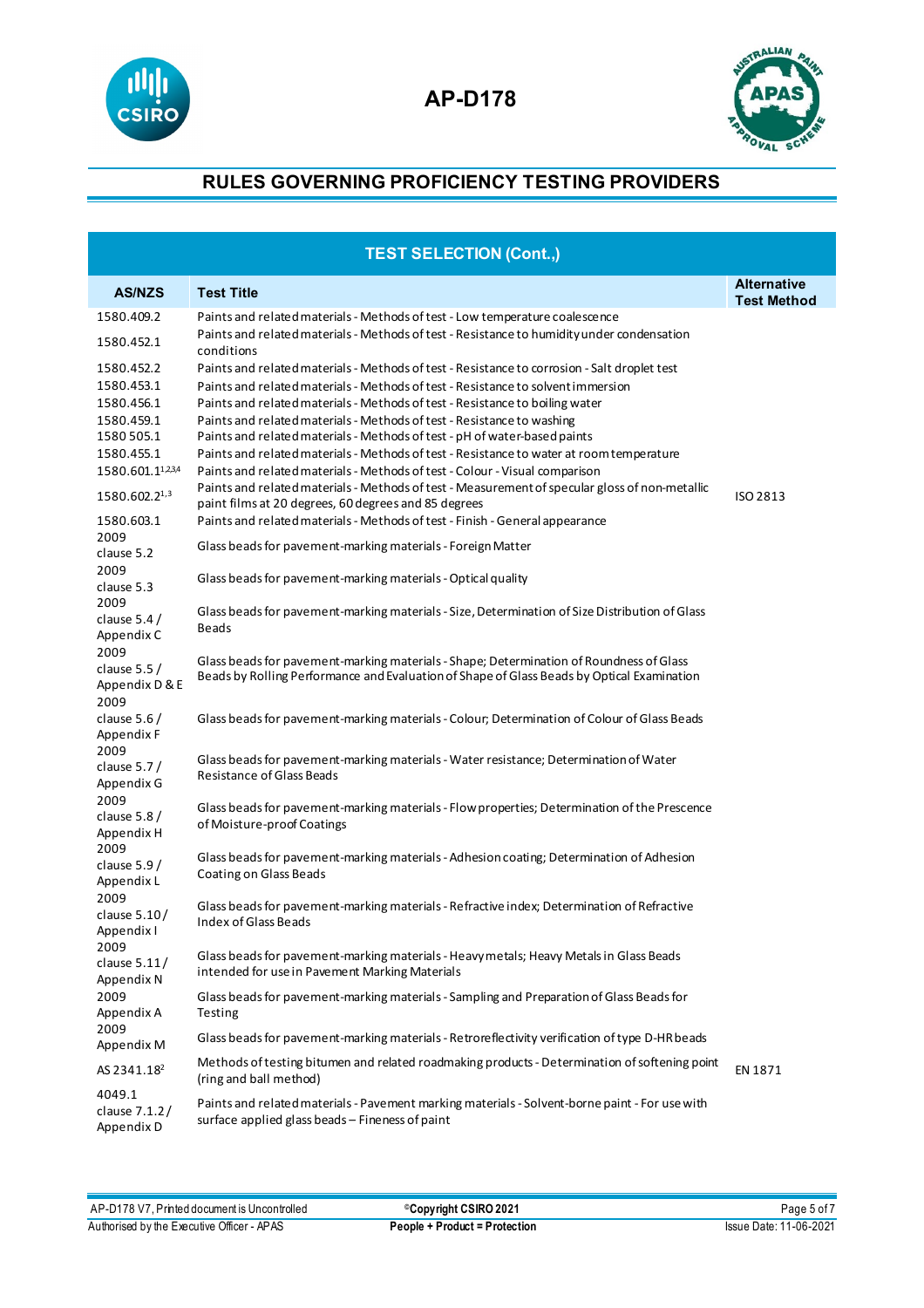



| <b>TEST SELECTION (Cont.,)</b>                    |                                                                                                                                                                                   |                                          |  |  |
|---------------------------------------------------|-----------------------------------------------------------------------------------------------------------------------------------------------------------------------------------|------------------------------------------|--|--|
| <b>AS/NZS</b>                                     | <b>Test Title</b>                                                                                                                                                                 | <b>Alternative</b><br><b>Test Method</b> |  |  |
| 4049.1<br>clause 7.1.8/<br>Appendix G<br>Method 1 | Paints and related materials - Pavement marking materials - Solvent-borne paint - For use with<br>surface applied glass beads - Luminance of paint                                |                                          |  |  |
| 4049.1<br>clause 7.1.9/<br>Appendix E             | Paints and related materials - Pavement marking materials - Solvent-borne paint - For use with<br>surface applied glass beads - Resistance to bleeding                            |                                          |  |  |
| 4049.2 clause<br>5.3 / Appendix                   | Paints and related materials - Pavement marking materials - Thermoplastic pavement marking<br>material – For use with surface applied glass beads – Grading of inorganic material |                                          |  |  |
| 4049.2 clause<br>6.2 / Appendix<br><b>D&amp;G</b> | Paints and related materials - Pavement marking materials - Thermoplastic pavement marking<br>material - For use with surface applied glass beads - Luminance factor              |                                          |  |  |
| 4049.2 clause<br>6.3 / Appendix<br>н              | Paints and related materials - Pavement marking materials - Thermoplastic pavement marking<br>material – For use with surface applied glass beads – Heat Stability                |                                          |  |  |
| 4049.2 clause<br>6.6 / Appendix                   | Paints and related materials - Pavement marking materials - Thermoplastic pavement marking<br>material – For use with surface applied glass beads – Flow resistance               |                                          |  |  |
| 4049.2 clause<br>6.7 / Appendix                   | Paints and related materials - Pavement marking materials - Thermoplastic pavement marking<br>material – For use with surface applied glass beads – Density                       |                                          |  |  |
| 4049.3<br>clause $6.1.2/$<br>Appendix E           | Paints and related materials - Pavement marking materials - Water-borne paint - For use with<br>surface applied glass beads - Fineness of paint                                   |                                          |  |  |
| 4049.3<br>clause $6.1.6/$<br>Appendix F           | Paints and related materials - Pavement marking materials - Water-borne paint - For use with<br>surface applied glass beads - Early washout resistance                            |                                          |  |  |
| 4049.3<br>clause 6.1.9/<br>Appendix H             | Paints and related materials - Pavement marking materials - Water-borne paint - For use with<br>surface applied glass beads - Luminance factor                                    |                                          |  |  |
| 4049.4 clause<br>6.2.1/<br>Appendix F & H         | Paints and related materials - Pavement marking materials - High Performance pavement<br>marking systems - Luminance factor                                                       |                                          |  |  |
| <b>APAS</b><br>document AP-<br>D181, clause 7     | Volatile Organic Compounds (VOC) Limits - Determination of VOC content                                                                                                            |                                          |  |  |

### **NOTE:**

- Any modifications to this list shall first be referred to APAS for confirmation
- Tests selected from the above list for PT are dependent on the surface coating material that is the subject of test Tests applicable to that material will be selected, at random, from the pool of tests
- <sup>1</sup> Other AS/NZS tests also applicable to Solvent-borne pavement marking material testing
- <sup>2</sup> Other AS/NZS tests also applicable to Thermoplastic pavement marking material testing
- <sup>3</sup> Other AS/NZS tests also applicable to Water-borne pavement marking material testing
- <sup>4</sup> Other AS/NZS tests also applicable to Cold Applied Plastic (High Performance pavement marking systems) pavement marking material testing